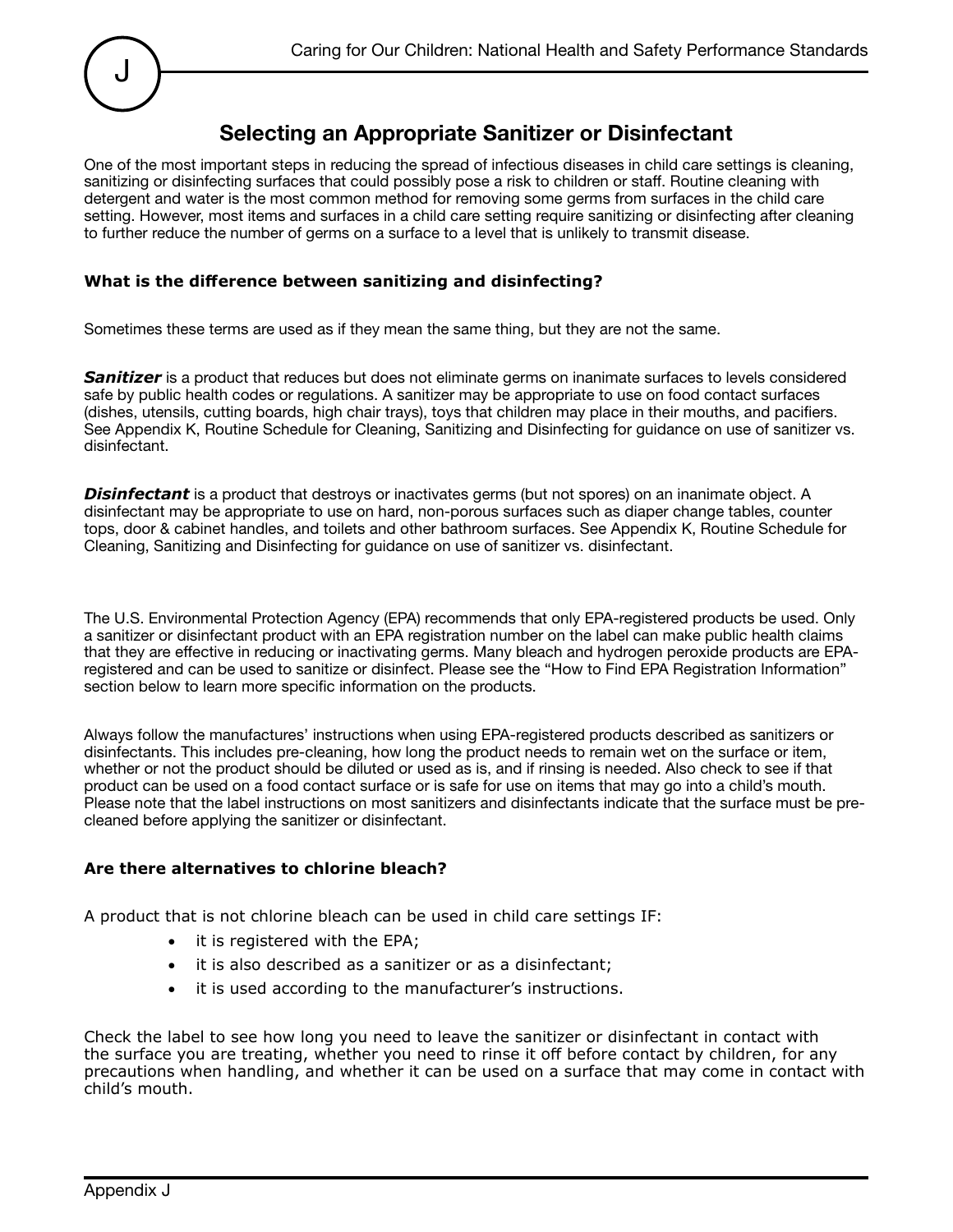Some child care settings are using products with hydrogen peroxide as the active ingredient instead of chlorine bleach. Check to see if the product has an EPA registration number and follow the manufacturer's instructions for use and safe handling. (Please see the "How to Find EPA Registration Information" section below for more information.) Remember that EPA-registered products will also have available a Safety Data Sheet (SDS) that will provide instructions for the safe use of the product and guidance for first aid response to an accidental exposure to the chemical.

In addition, some manufacturers of sanitizer and disinfectant products have developed "green cleaning products" that have EPA registration. As new environmentally-friendly cleaning products appear in the market, check to see if they are EPA-registered.

## **Household Bleach & Water**

Many household bleach products are now EPA-registered. When purchasing EPA-registered chlorine bleach, make sure that the bleach concentration is for household use, and not for industrial applications. Household chlorine bleach is typically sold in retail stores as an 8.25% sodium hypochlorite solution.

EPA-registered bleach products are described as sanitizers and disinfectants. Check the label to see if the product has an EPA registration number and follow the manufacturer's safety and use instructions. (Please see the "How to Find EPA Registration Information" section below for more information.) Pay particular attention to the mixing "recipe" and the required contact time (i.e., the time the solution must remain on a surface to be effective) for each use. Remember, the recipe and contact time are most likely different for sanitizing and disinfecting.

If you are not using an EPA-registered product for sanitizing and disinfecting, please be sure you are following state or local recommendations and/or manufacturer's instructions for creating safe dilutions necessary to sanitize and/or disinfect surfaces in your early care and education environment. Using too little (a weak concentration) bleach may make the mixture ineffective; however, using too much (a strong concentration) bleach may create a potential health hazard.

#### **To safely prepare bleach solutions:**

- Dilute bleach with cool water and do not use more than the recommended amount of bleach.
- Select a bottle made of opaque material.
- Make a fresh bleach dilution daily; label the bottle with contents and the date mixed.
- Wear gloves and eye protection when diluting bleach.
- Use a funnel.
- Add bleach to the water rather than the water to bleach to reduce fumes.
- Make sure the room is well ventilated.
- Never mix or store ammonia with bleach or products that contain bleach.

### **To safely use bleach solutions:**

Apply the bleach dilution after cleaning the surface with soap or detergent and rinsing with water if visible soil is present.

J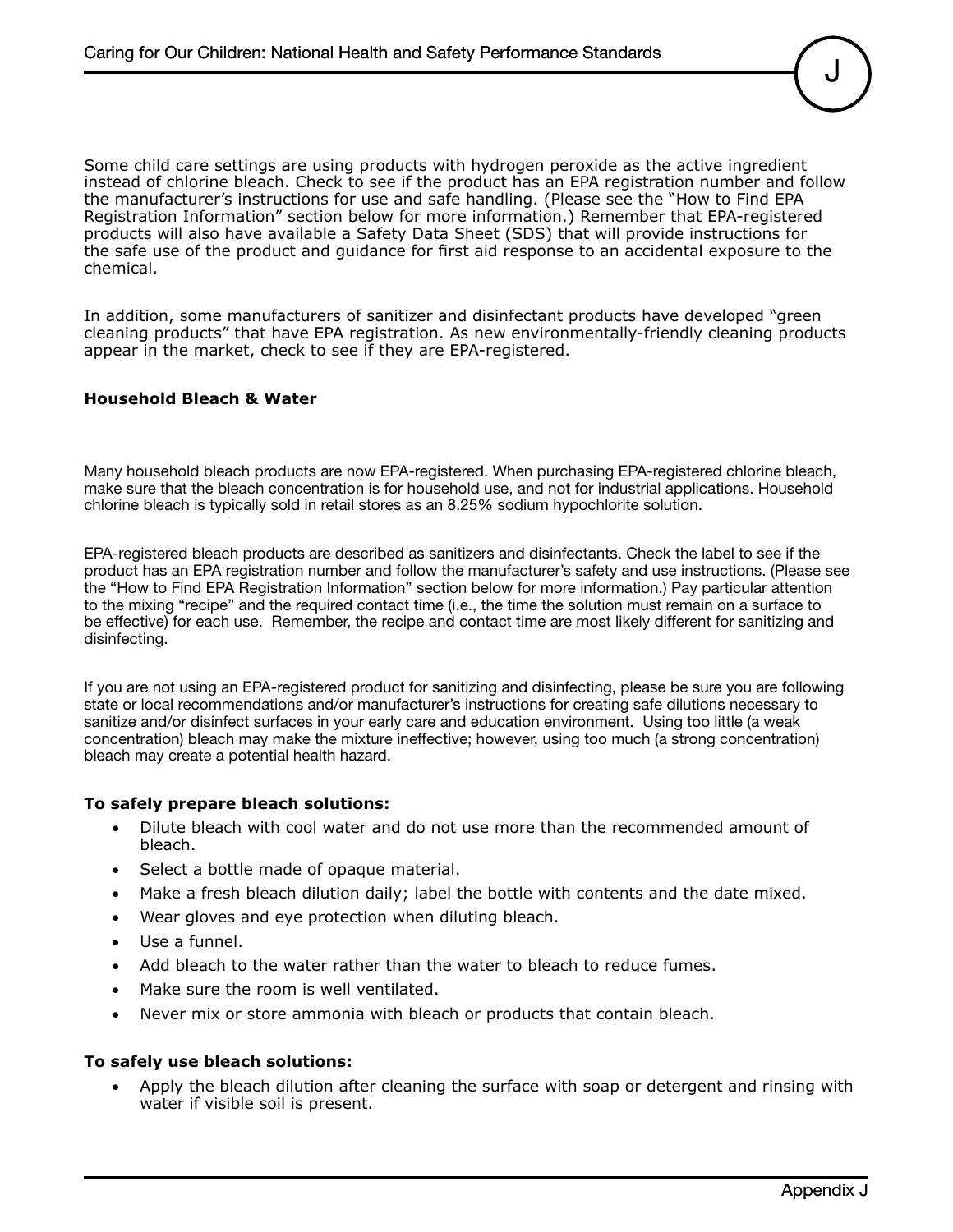

- If using a spray bottle, adjust the setting to produce a heavy spray instead of a fine mist.
- Allow for the contact time specified on the label of the bleach product.
- Apply when children are not present in the area.
- Ventilate the area by allowing fresh air to circulate and allow the surfaces to completely air dry or wipe dry after the required contact time before allowing children back into the area.
- Store all chemicals securely, out of reach of children and in a way that they will not tip and spill.

**Adapted** from: California Childcare Health Program. 2013. Safe and Effective Cleaning sanitizing and Disinfecting. *Health and Safety Notes* (March).

## **To Review:**

- Determine if the surface requires sanitizing or disinfecting;
- Check the labels of all products to see if they are EPA-registered; there are alternatives to chlorine bleach;
- Many chlorine bleach products (8.25% sodium, hypochlorite) are now EPA-registered
	- o If EPA-registered, you must follow the label instructions for "recipes" and contact times;
- If using non-EPA-registered products, follow state or local recommendations for "recipes" and contact times;
- Prepare and use the solutions safely;
- Use products that are safe for oral contact when used on food contact surfaces or on items that may mouthed by children.

## **How to Find EPA Registration Information**

*The following information is intended to serve as a visual guide to locating EPA registration numbers and product label*  information. Any products featured in the examples below are used for illustrative purpose only, and do not represent an *endorsement by the National Resource Center for Health and Safety in Child Care and Early Education (NRC). The NRC does not endorse specific products.*

1. Locate the EPA Registration number on the product label:

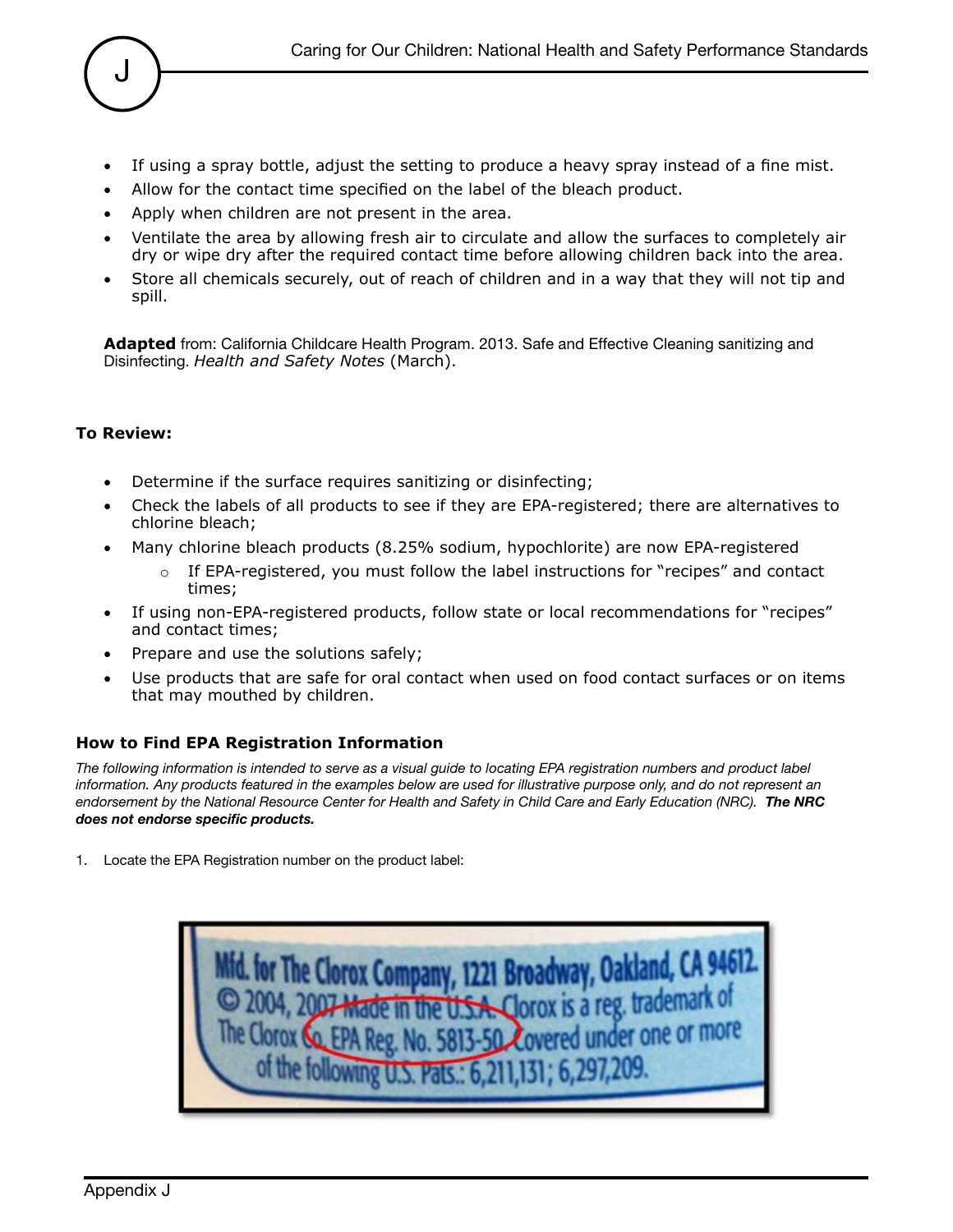2. Go to <http://iaspub.epa.gov/apex/pesticides/f?p=PPLS:1>. Enter this number into the box titled "EPA Registration Number" and click the Search button:

| <b>CHA</b> Using States Concerns Protection Agency                                                                                                                                                                                                                                                                                                                                                                           | <b>Advanced Search</b>                                             |
|------------------------------------------------------------------------------------------------------------------------------------------------------------------------------------------------------------------------------------------------------------------------------------------------------------------------------------------------------------------------------------------------------------------------------|--------------------------------------------------------------------|
| LEARN THE ISSUES SCIENCE & TECHNOLOGY LAWS & REGULATIONS<br><b>ABOUT EPA</b>                                                                                                                                                                                                                                                                                                                                                 | A-Z Index<br>SEARCH                                                |
| <b>Pesticide Product Label System</b><br>You are here: EPA Home - Pesticides - Pesticide Product Labels - Pesticide Product Label System (PPLS)                                                                                                                                                                                                                                                                              | <b>NdContact Us</b>                                                |
| <b>Product Labeling</b>                                                                                                                                                                                                                                                                                                                                                                                                      |                                                                    |
| The Pesticide Product Label System (PPLS) provides a collection of pesticide product labels (Adobe PDF format) that have been approved by EPA<br>under Section 3 of the Federal Insecticide, Fungicide, and Rodenticide Act (FIFRA), New labels were added to PPLS on December 03, 2012.<br>$[-]$ More                                                                                                                       |                                                                    |
| PPLS has many New Features!                                                                                                                                                                                                                                                                                                                                                                                                  |                                                                    |
| <b>Find a Pesticide Product Label</b><br>Below are three options to help you locate labels.                                                                                                                                                                                                                                                                                                                                  |                                                                    |
| <b>Product Name:</b>                                                                                                                                                                                                                                                                                                                                                                                                         |                                                                    |
|                                                                                                                                                                                                                                                                                                                                                                                                                              |                                                                    |
| Enter the name of the product. As you type, options will be presented to you. Keep in mind that product names may vary, so if you don't find the<br>product you are looking for, try the EPA Registration Number Search below.                                                                                                                                                                                               |                                                                    |
| Company Name:                                                                                                                                                                                                                                                                                                                                                                                                                |                                                                    |
|                                                                                                                                                                                                                                                                                                                                                                                                                              |                                                                    |
| Enter the name of the company. Some companies may have several divisions that manufacture and market pesticides products. You can select<br>among these divisions using the drop-down list or choose the root of the company name (e.g., "Bayer" or "3M") to see products associated with all<br>of the distant                                                                                                              |                                                                    |
| <b>EPA Registration Number:</b>                                                                                                                                                                                                                                                                                                                                                                                              |                                                                    |
| 5813-100                                                                                                                                                                                                                                                                                                                                                                                                                     |                                                                    |
| The CPA Registration Number (CPA Per, No.) appears on all registered pesticides sold in the United States. It is usually found on the back panel of<br>the label along with the detailed instructions for use. Enter the company number (the first set of digits before the dash) to see all products<br>marketed by that company or the entire number (including the dash) to view the label for a particular product. More |                                                                    |
| Search<br>Clear                                                                                                                                                                                                                                                                                                                                                                                                              |                                                                    |
|                                                                                                                                                                                                                                                                                                                                                                                                                              | Information for Webmasters.<br><b>EPA Persistent Cookie Notice</b> |

J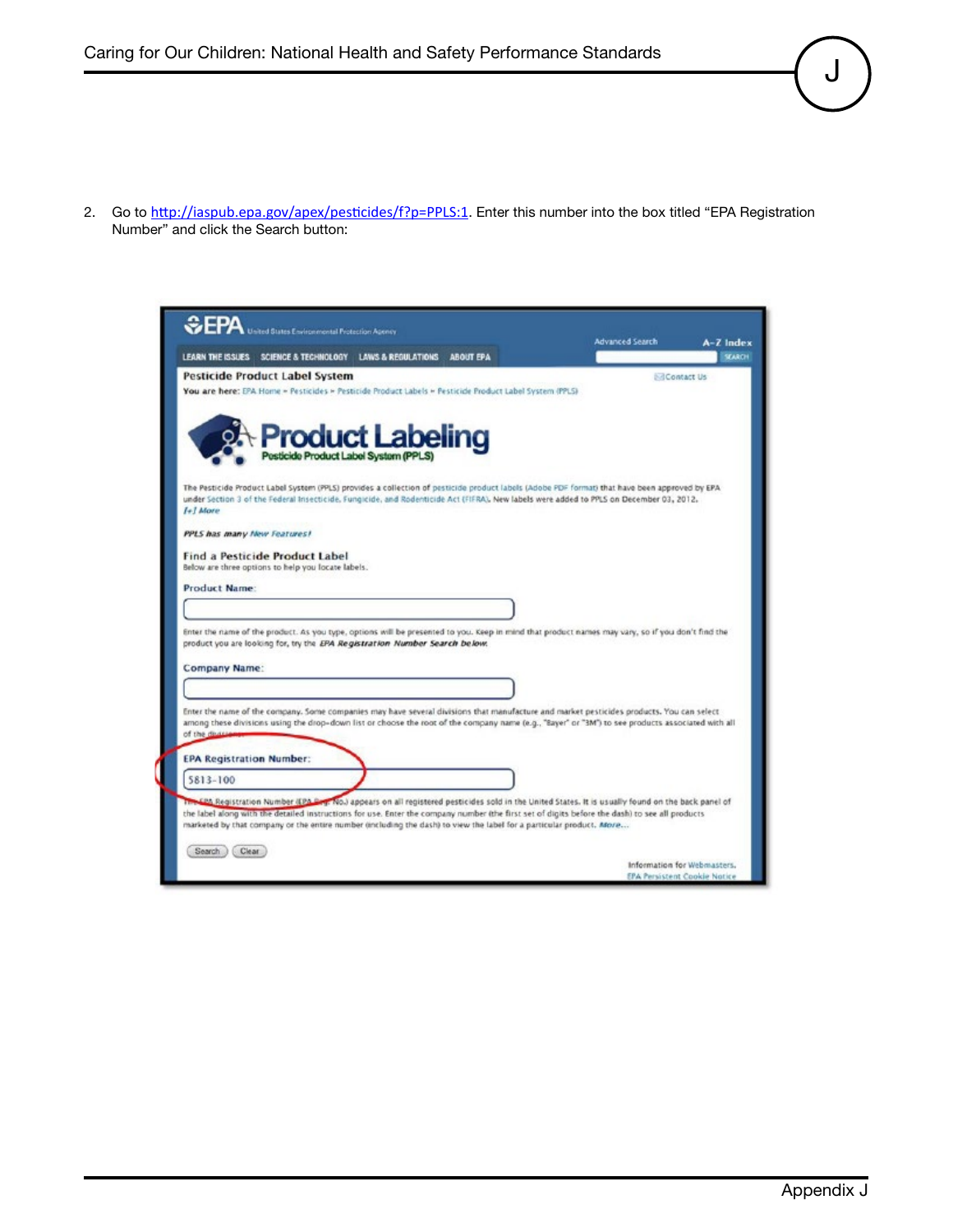

3. You should see the details about the product, and beneath that, a portable document file (PDF) bearing the date that this product was registered by the EPA (if there is a list, the PDF at the top of the list should show the most recent approval). Click on that most recently-approved PDF. You will need a PDF file reader to access this file. There are a variety of

| at the top of the list.                          |                               | Provided below is the information for the product you selected. To view the label, click on the date in the Approved Date Field. The latest label is                                                                                                                                            |  |
|--------------------------------------------------|-------------------------------|-------------------------------------------------------------------------------------------------------------------------------------------------------------------------------------------------------------------------------------------------------------------------------------------------|--|
| Search Again                                     |                               |                                                                                                                                                                                                                                                                                                 |  |
| <b>Details for PUMA</b>                          |                               |                                                                                                                                                                                                                                                                                                 |  |
| EPA Registration Number: 5813-100                |                               |                                                                                                                                                                                                                                                                                                 |  |
|                                                  | Company Name: CLOROX CO., THE |                                                                                                                                                                                                                                                                                                 |  |
|                                                  | Division Name: C/O PS&RC      |                                                                                                                                                                                                                                                                                                 |  |
|                                                  | P.O. Rox: 493                 |                                                                                                                                                                                                                                                                                                 |  |
|                                                  |                               | City, State Zip: PLEASANTON, CA 945660803                                                                                                                                                                                                                                                       |  |
| Current Status (Date): Active (JANUARY 12, 2011) |                               |                                                                                                                                                                                                                                                                                                 |  |
|                                                  |                               | Alternate Name(s): CLOROX DISINFECTING BLEACH1:CLOROX GERMICIDAL BLEACH2:CLOROX MULTI-PURPOSE BLEACH1:CLOROX<br>REGULAR-BLEACH1:CONCENTRATED CLOROX DISINFECTING BLEACH1:CONCENTRATED CLOROX GERMICIDAL<br>BLEACH1:CONCENTRATED CLOROX MULTI-PURPOSE BLEACH1:CONCENTRATED CLOROX REGULAR-BLEACH |  |
|                                                  |                               |                                                                                                                                                                                                                                                                                                 |  |
| Labels and Amendments                            |                               |                                                                                                                                                                                                                                                                                                 |  |
| $(\alpha)$                                       |                               | Go                                                                                                                                                                                                                                                                                              |  |
| <b>EPA Reg. No.</b>                              | <b>Product Name</b>           | $1 - 5$ of $5$<br><b>Approved Date</b>                                                                                                                                                                                                                                                          |  |
| 5813-100                                         | PLIMA                         | February 13, 2012 (PDF)                                                                                                                                                                                                                                                                         |  |
| 5813-100                                         | PLIMA                         | December 22, 2011 (PDF)                                                                                                                                                                                                                                                                         |  |
| 5813-100                                         | PUMA                          | September 21, 2011 (PDF)                                                                                                                                                                                                                                                                        |  |
| 5813-100                                         | PUMA                          | April 27, 2011 (PDF)                                                                                                                                                                                                                                                                            |  |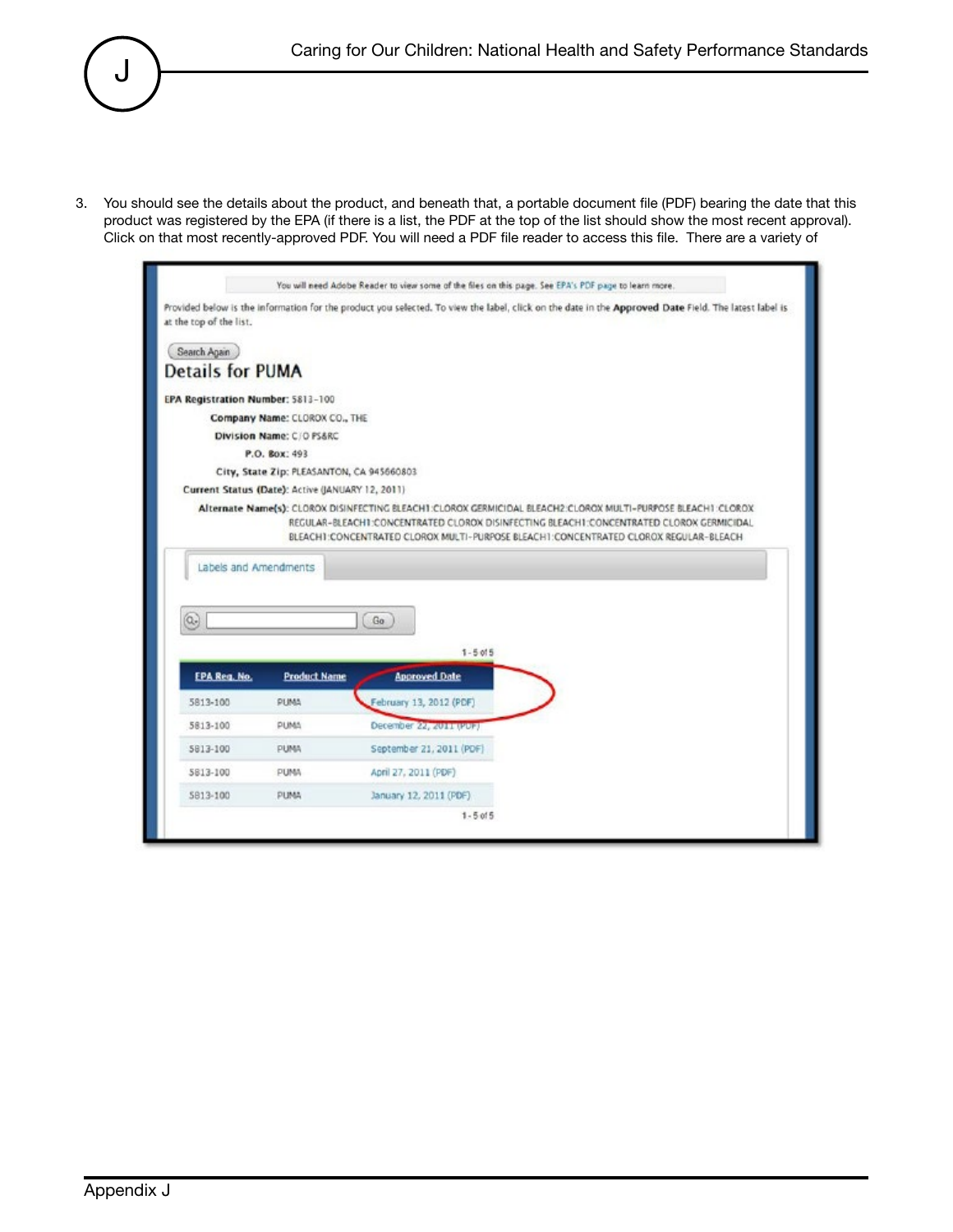readers available and most are free.

4. The PDF should come up on your screen. Scroll down to the section that shows the directions for using the product as a sanitizer or disinfectant. Follow the directions listed for your intended use.

| For Sanitizing -or- To Sanitize    |                               |          |                                                                                                                                                                                                                                                                                                                                    |
|------------------------------------|-------------------------------|----------|------------------------------------------------------------------------------------------------------------------------------------------------------------------------------------------------------------------------------------------------------------------------------------------------------------------------------------|
| Work Surfaces                      | $2$ tsp<br>[1/3 02]           | 1 Gallon | Wash, rinse, wipe surface area with bleach solution to [at least] 2 minutes,<br>let air dry.<br>very.<br>To capiting assistant foods, wash, rinse and wipe surface area with a solution                                                                                                                                            |
|                                    |                               |          | of 2 teaspoons of bleach per 1 gallon of water for [at least] 2 minutes. Let<br>air dry.                                                                                                                                                                                                                                           |
| Dishes, Glassware, Utensils        | $2$ tsp<br>[1/3, 02]          | 1 Gallon | Wash and rinse. [After washing.] soak for [at least] 2 minutes in bleach<br>solution. [drain] and [let] air dry.<br>$-00-$<br>To sanitize dishes, glassware, and utensils, wash and rinse. [After washing,]<br>soak for [at least] 2 minutes in a solution of 2 teaspoons of bleach per 1<br>gallon of water. [drain] and air dry. |
| Refrigerators, Freezers            | $2$ tsp<br>$[1/3 \text{ or}]$ | 1 Gallon | Remove tood (from refrigerator -and/or- freezer). Wash, rinse, wipe surface<br>area with bleach solution for [at least] 2 minutes. Let air dry.                                                                                                                                                                                    |
| <b>Plastic Cutting Boards</b>      | $2$ tsp<br>[1/3 02]           | 1 Gallon | Wash and rinse. [After washing.] soak for [at least] 2 minutes in bleach<br>solution, let air dry.                                                                                                                                                                                                                                 |
| Wooden Cutting Boards              | 2 Tbsp<br>[107]               | 1 Gallon | Wash, wipe, or rinse with detergent and water, then apply sanitizing -or-<br>bleach solution, Let stand 2 minutes. Rinse with a solution of 2 teaspoons of<br>this product per gallon of water. Do not rinse or soak equipment overnight.                                                                                          |
| <b>Baby Bottles</b>                | $2$ tsp<br>$[1/3$ oz          | 1 Gallon | Wash and rinse. [After washing.] soak for [at least] 2 minutes in bleach<br>solution, let air dry.                                                                                                                                                                                                                                 |
| Garbage Cans                       | $1/2$ cup<br>[4.02]           | 1 Gallon | After washing and rinsing, brush inside with bleach solution. Let stand for 5<br>minutes before rinsing.                                                                                                                                                                                                                           |
| Pet [Food -and/or- Water]<br>Bowls | $2$ tsp<br>$[1/3$ or          | 1 Gallon | Wash and rinse. [After washing.] soak for [at least] 2 minutes in bleach<br>solution, let air dry.                                                                                                                                                                                                                                 |
| [Kitchen] [Dish]cloths & Rags      | $1/2$ cup<br>[4 or]           | 1 Gallon | (Pre-)wash items, then soak in solution for (at least) 5 minutes. Rinse and<br>air dry.                                                                                                                                                                                                                                            |

| Floors, Walls, Vinyl, Glazed Tiles<br>(a)gita yau tnevelwr negot) -oddor-<br>$Proof S$ | $1/2$ cup<br>[402]                                       | 1 Gallon | [Pre-]wash surface, [mop or] wipe with bleach solution]. Allow solution<br>to contact surface] for (at least) 5 minutes. Rinco well and air dry.<br>$-38-$<br>To disinfact floors, while, viryl, and glazed tiles, pre-wash surface, then                                                             |
|----------------------------------------------------------------------------------------|----------------------------------------------------------|----------|-------------------------------------------------------------------------------------------------------------------------------------------------------------------------------------------------------------------------------------------------------------------------------------------------------|
|                                                                                        |                                                          |          | mep or wipe with a solution of 1/2 cup of bleach per 1 gallon of water.<br>Allow solution to contact surface for (at least) 5 minutes. Rinse well<br>and air dry.<br>[For Pseudomonas aeruginosa, Canine parvovirus and Feline<br>paleukopenia virus, let stand for -or- contact time is 10 minutes.] |
| Bathtubs, Showers [& Kitchen]<br>Sinks                                                 | $1/2$ $\alpha$ $\alpha$<br>$[4 \text{ or}]$              | 1 Gallon | [Pre-]wash surface [and] wipe with bleach solution]. Allow solution to<br>contact surface) for (at least) 5 minutes. Rinse well and air dry.                                                                                                                                                          |
| Nonporous Baby Toys [& Furniture]                                                      | $1/2$ $cu$ <sup><math>0</math></sup><br>$[4 \text{ oz}]$ | 1 Gallon | [Pre-]wash surface, soak or wipe with bleach solution]. Allow solution<br>to contact surface] for [at least] 5 minutes. Rinse well and air dry.                                                                                                                                                       |
| Nenporous pet toys -and/or-<br>accessories -or- pet areas                              | $1/2$ cup<br>[402]                                       | 1 Gallon | [Pre-]wash surface, soak or wipe with bleach solution]. Allow solution<br>to contact surface] for [at least] 5 minutes. Rinse well and air dry.                                                                                                                                                       |
| <b>Dilet Bond</b>                                                                      | 3/4 cup                                                  | Toilet   | Firsh tollet. Pour this aroduct into bowl. Brush bowl, making sure to                                                                                                                                                                                                                                 |